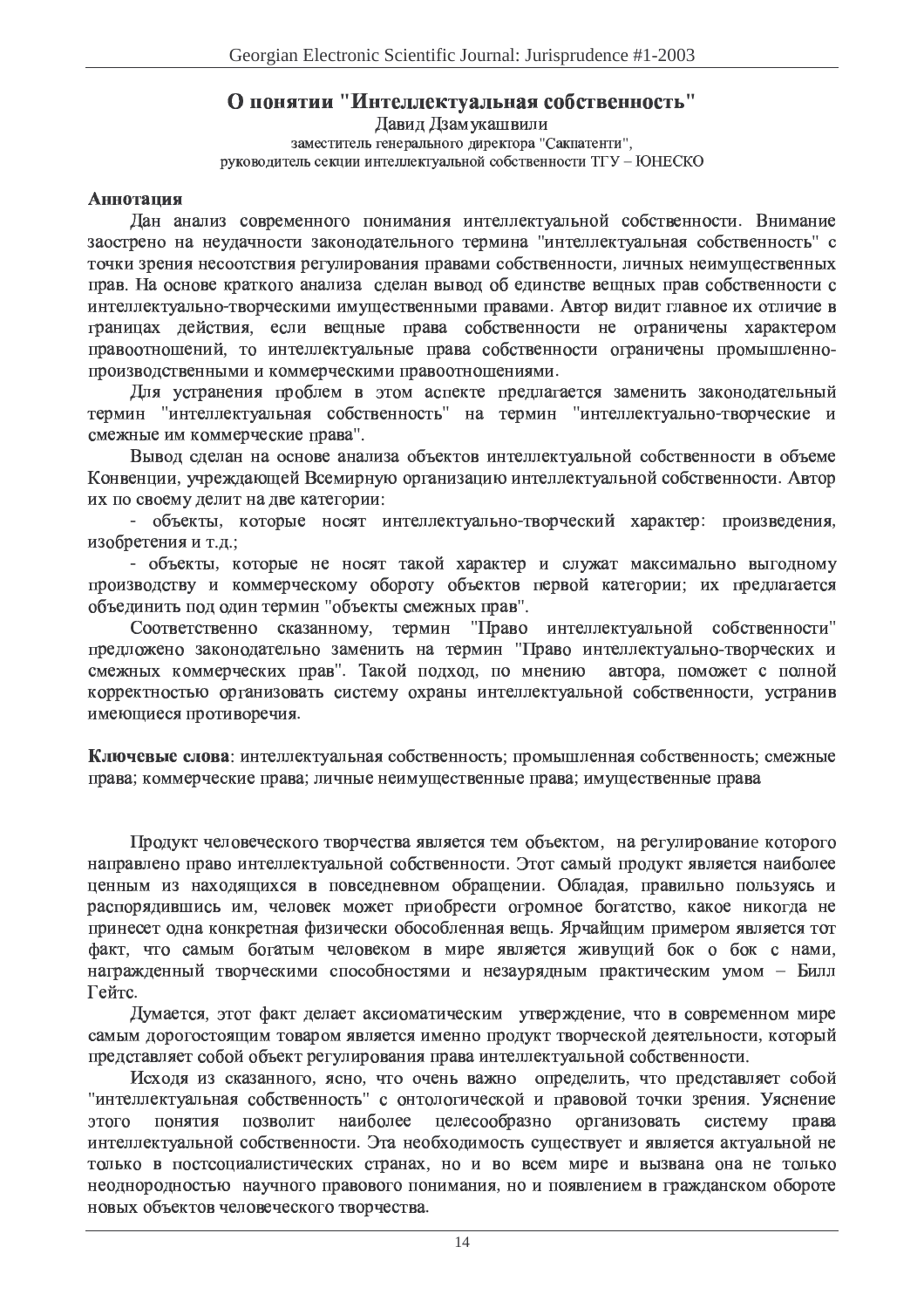Как известно, термин "интеллектуальная собственность" возник во Франции революционного периода и был закреплен в законодательстве этой страны в конце XVIII века\*. Олнако, этот термин применялся только к объектам художественной и литературной деятельности. В отношении же объектов технического творчества примерно с того же периода использовался термин "промышленная собственность". В современном понимании "интеллектуальная собственность" вошла в употребление с XX века.

Юридическое закрепление ее в национальных законах и международном праве произошло в 1967 году одновременно с подписанием Конвенции, учреждающей Всемирную организацию интеллектуальной собственности. Конвенция устанавливает следующий круг объектов, охватываемых "интеллектуальной собственностью" (ст. 2, п. VIII), который в обязательном порядке лолжен охраняться странами-участницами: произвелениялитературные, художественные и научные; исполнение, звукозапись, радио и телевизионные передачи; изобретения; научные открытия; промышленные образцы; товарные знаки, знаки обслуживания, фирменные наименования и коммерческие обозначения, а также, иные объекты, относящиеся к интеллектуальной деятельности в производсвенной, научной, литературной и художественной областях. Как видим, перечень объектов не является исчерпывающим, что соответствует факту неиссякаемости направлений человеческого творчества. Указанная статья Конвенции усстанавливает и главный критерий оценки отнесения объектов к интеллектуальной собственности -"интеллектуальная деятельность". Следовательно, если объект не носит отпечаток умственной деятельности, то он не может быть отнесен к объектам интеллектуальной собственности и не будет охраняться законодательством этой области.

Ланный перечень объектов тралиционно относят к лвум категориям прав, в связи с чем "интеллектуальную собственность" делят на соответствующие этим правам области. Литературные, художественные, научные произведения, а также, исполнение, записи и передачи относят к авторским правам (литературной и художественной собственности).

Остальные, за исключением научных открытий\*\*, относят к промышленным правам (промышленная собственность). Следовательно, понятие интеллектуальной собственности включает в себя авторские и промышленные права, иначе говоря, интеллектуальная собственность это права собственности в литературной, художественной и научной областях деятельности человека плюс права собственности в области промышленной деятельности. Если следовать данному, всеми признанному выводу, то интеллектуальная собственность должна быть рассмотрена как регулятор имущественных отношений, связанных с интеллектуальными творениями. Но, как мы знаем, интеллектуальную собственность в первую очерель отличают от вешной собственности именно тем, что к ней причисляют неимущественную группу прав создателей результатов творчества. Такое положение вещей прочно закреплено в Бернской конвенции об охране литературных и художественных произведений, а также нашло свое отражение в Парижской конвенции об охране промышленной собственности.

Сегодня ученые и специалисты во всем мире, в том числе Всемирная организация интеллектуальной собственности, безоговорочно признают этот факт. Но не все так благополучно с законодательной точки зрения. Если страны последователи за правовой системой континентальной Европы легко пошли по пути включения норм охраны личных неимущественных прав в число законов, составляющих право интеллектуальной собственности, то страны общего права и сегодня не в полной мере следуют этому курсу. В после присоединения к Бернской Конвенции частности, лаже США личные неимущественные права авторов этой страной в основном охраняются общим правом и

<sup>\*</sup> А.П. Сергеев "Право интеллектуальной собственности в Российской Федерации", учебник, изд. 2-ое, Москва, 1999 г. с. 10; В.Л.Калятин "Интеллектуальная собственность (исключительные права)", учебник для ВУЗОВ, Москва, 2000, с. 1.

<sup>\*\*</sup> Научные открытия, как таковые, не являются предметом охраны правом интеллектуальной собственности. Они могут охраняться лишь в виде формы выражения - как произведения науки.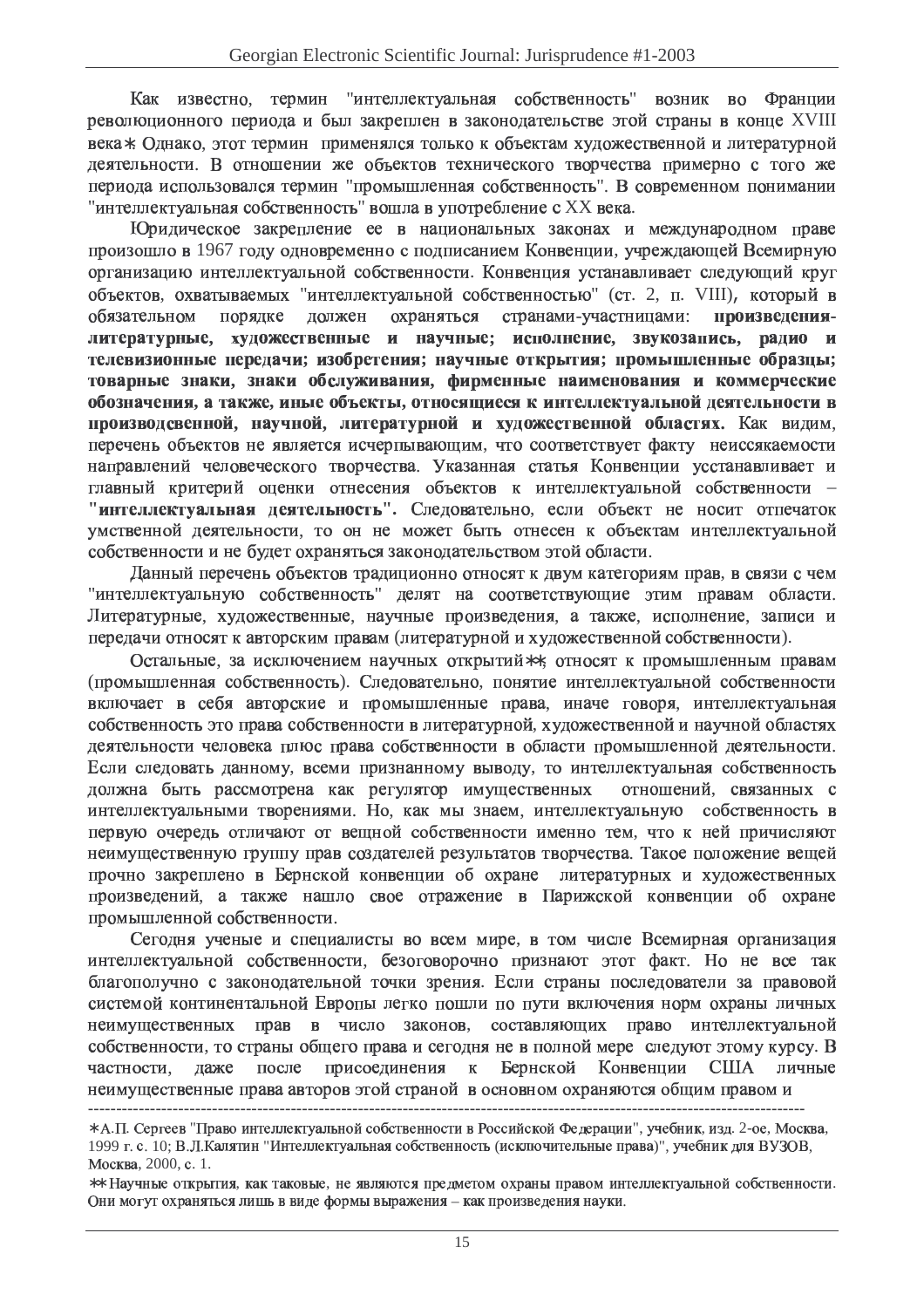только права авторства и целостности произведения с 1990 года включены в норму Акта о визуальных художественных правах (Visual Artists Rights Act)\*. Позиция США в этом вопросе опирается на глубокие корни, идущие вглубь средних веков, во времена, когда зарождалось позитивное право охраны достижений человеческого творчества. Хотя личные неимущественные права более всего проявляются в связи с предметом авторских прав, охраны добивались не авторы, а издатели - промышленники. Проблема учреждения охраны прав дала о себе знать с наибольшей остротой после изобретения книгопечатного станка\*\*. когда закончилась эра переписывания книг вручную и началась эпоха массового воспроизведения копий произведений техническим путем. Стало возможным беспрепятственно и бесконтрольно перепечатывать изданные произведения и получать незаслуженный доход в ущерб первому издателю.

Естественно, что издатели стали требовать создания системы охраны их прав, связанных с произведениями. Их интересовали только имущественные права, которые являются объектами правоотношений во время экономического оборота. Их чаяния впервые получили позитивное выражение в Англии в виде статута Королевы Анны от 1710 года, который предоставил издателям права собственности по своей сути, взамен феодальным монопольным правам в торговле.

Статут предоставил право отстранять третьих лиц от несанкционированного автором или издателем печатания или распространения книг. Это право было названо "Copyright" (Право копирования). Как видим, персональное выражение личности автора в произведении в система "Копирайт" отсутствовало. Именно ЭТИ права именовались "Excllusive", известные в пространстве бывшего СССР как "исключительные" и носили чисто имущественный характер. Этой традиции до сих пор следуют США и охрану личных неимущественных прав по законодательству "Копирайт" не считают целесообразным. Хотя, ученые - юристы этой страны не отрицают возникновения указанных прав одновременно с созданием произведения, только их охрану перепоручают нормам общего права.

Франция положила начало новому подходу - узаконив систему "Авторских прав", т.к.. велико было влияние взглядов Иммануила Канта, считавшего произведение духовным проявлением личности, а право, возникающее с созданием произведения, персональным правом. В результате, с начала **XIX** века во Франции стала господствовать доктрина дуализма авторских прав, согласно которой авторские права представляют собой связку личных неимущественных прав, названных моральными правами (droit moral) и имущественных прав (droit exclusif).

Такая конструкция прав распространилась на все объекты интеллектуальной собственности, создание которых требует творческой деятельности автора. Но среди объектов, перечисленных конвенцией, учреждающей ВОИС, есть такие, которые не входят в число вышеназванных объектов и, как следствие, характеризуются только имущественными Такими являются товарные знаки, знаки обслуживания, географические правами. фирменные наименованиа и т.д. обозначения, Эти объекты охраняются только имущественными правами, также называемыми исключительными и являющимися по своему содержанию правами собственности.

<sup>\*</sup>Этот акт распространяется только на художественные картины, скульптуры, фотографии и т.п. Авторы остальных произведения до сих пор лишены моральных прав американским законодательством в области интеллектуальной собственности.

<sup>\*\*</sup> Sheldon W. Halpern, Craig Allen Nard, Kenneth L.Port, Fundamentals of United States Intellectual Property Law, 1999, pp. 106-108.

<sup>\*\*</sup> Delia Lipszyc, Copyright and Neighbouring Rights, UNESCO, 1999, c. 38.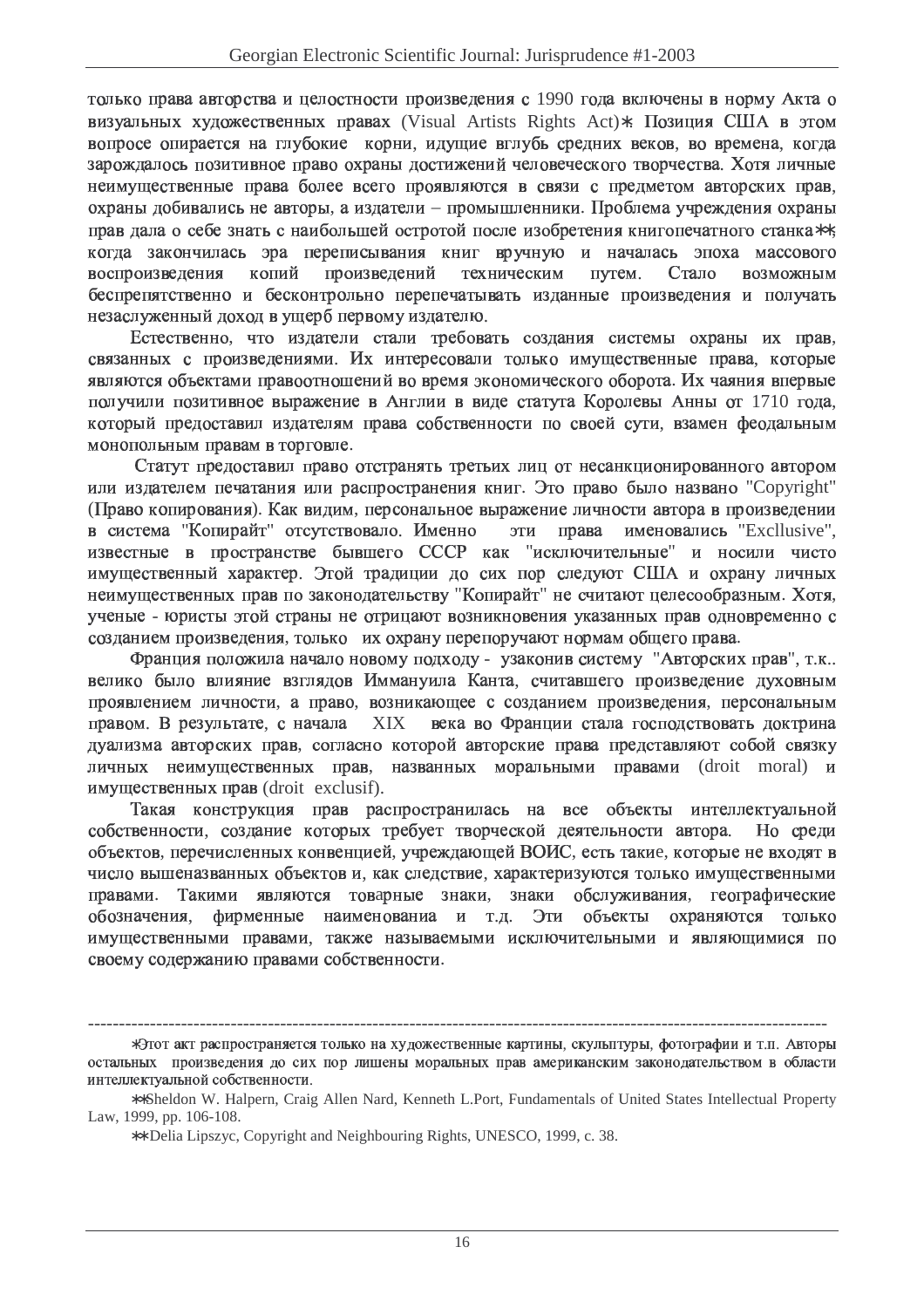Таким образом, объекты интеллектуальной собственности, на наш взгляд, можно разделить на:

авторской деятельностью - интеллектуально-авторские - объекты, создаваемые объекты (произведения, изобретения, промышленные образцы, полезные модели), обязательным условием охраны которых является наличие творческого, интеллектуального вклада:

- объекты, порождающие права, отчасти неразрывно связанные с вышеуказанными объектами, а отчасти независимые от них. В первой части эти права служат успешному, наиболее широкому распространению интеллектуально-творческих объектов и являются вспомогательными в экономическом обороте. В авторском праве они получили свое название "смежные права" и их объектами являются исполнения, звукозаписи, передачи. В промышленной собственности вспомогательные права не имеют своего елиного названия и возникают и действуют они в связи с товарными знаками, фирменными наименованиями, географическими указаниями и другими коммерческими обозначениями.

Если смежные права служат для осуществления наиболее выгодного экономического оборота для обладателя авторских прав, то права, связанные с обозначениями, служат тем же целям только для объектов технического творчества. Их по аналогии также можно было бы назвать смежными.\*

Таким образом, интеллектуальная собственность это "интеллектуально-творческие и смежные им права". Они являются абсолютными. Их объекты представляют собой бестелесные вещи-продукты интеллектуального творчества человека. Интеллектуальнотворческие права авторов - раздвоенные, состоящие их 2 отличных друг от друга категорий: личных неимущественных (непередаваемы) и имущественных (права собственности). В противовес им смежные права представляют собой только имущественные права. Интеллектуально-творческие и смежные имущественные права имеют единую юридическую природу, на что указывает и термин, обозначающий их - "исключительные права". Прежде чем сравним их кратко с вещными правами собственности, хотим выразить свое отношение к не затухшей по сей день полемике между учеными из Российской Федерации, которые не могут придти к общему знаменателю по поводу включения личных неимущественных прав в состав исключительных прав.

Смежные права не всегда служат указанным целям. Поэтому их отнесение к интеллектуальной собственности весьма условно. Вдобавок, отметим, что, вообще, отнесение их к объектам интеллектуальной собственности, не носящим печать интеллектуального творчества, тоже условно. По большому счету к ним можно и нужно отнести только интеллектуально-творческие объекты, т.к. только они носители главнейщего критерия - "интеллектуально-творческий вклад".

Критикуя позицию А.Дозорцева, который не считает личные неимущественные права составляющей исключительных прав. А.Сергеев указывает: " . . . Под исключительным следует понимать такое право, которое закрепляет за управомоченным лицом сферу юридического господства над принадлежащим ему благом. . ." Далее делает вывод: "С этой точки зрения, личные неимущественные права обладают качеством исключительности не в меньшей, а даже в большей степени, нежели имущественные права. . . " Рассуждения верны с общефилософской точки зрения, но без учета традиции развития прав интеллектуальной собственности приводят к неприемлимым с юридической точки зрения выводам. Напомним, что в России термин "исключительные права" используется с давних пор. Такие ученые, как А. Пиленко, Г. Шершеневич и др., раскрывая суть этого понятия, имели в виду только иммущественое содержание. Так, Г. Шершеневич отмечает, что исключительные права могут быть разделены на 2 группы: права авторские и промышленные. Он же указывает, что в первом случае охраняются экономические интересы духовных деятелей, а во втором интересы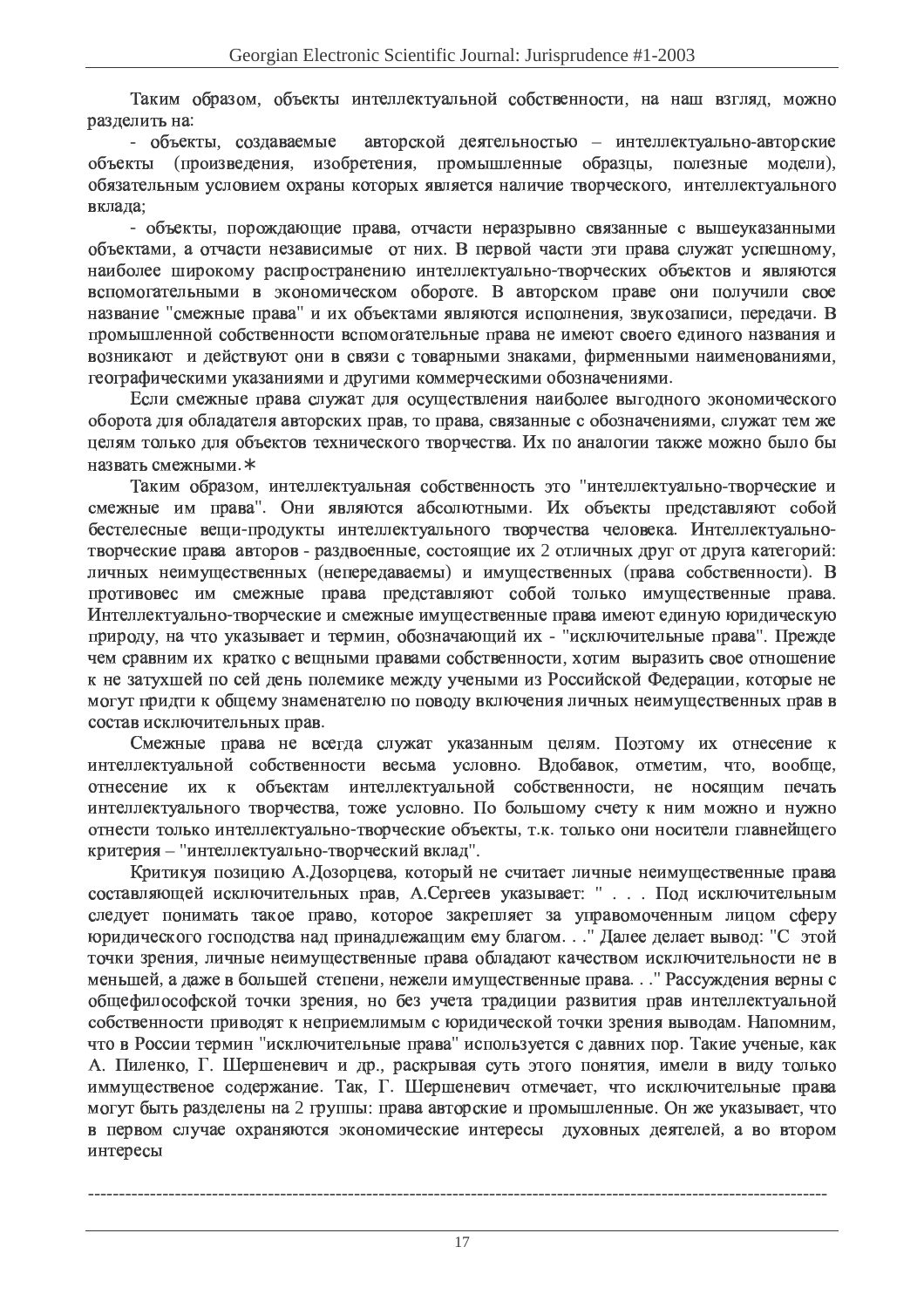#### \* Права, вытекающие из интеллектуально-творческой деятельности авторов.

улучшения промышленности и торговли\*. Эта точка зрения полностью совпадает с современным учением об исключительных правах, которые вся законодательная практика, включая международные соглашения относит к имущественным. Подтверждением этому может служить наиболее современный международный договор, принятый в 90-х годах XX века "Соглашение по Торговым Аспектам Прав Интеллектуальной Собственности, который исключает из сферы своего действия личные неимущественные права, оперируя, при этом, термином "исключительные права". Как указывают ученые еще с XIX века и ранее, интеллектуальную собственность следует рассматривать особым видом прав, которые выполняют ту же функцию для нематериальных объектов, что собственность для объектов вещных прав. Главной причиной отрицания единства вещных прав собственности и прав интеллектуальной собственности считается нематериальный характер объектов последних прав. Указывается на невозможность характеристики интеллектуальной собственности триадой прав собственности: владение, пользование и распоряжение традиционной объектом. Считая интеллектуальную собственность очень специфичной, мы полагаем, что она такой же природы, что и вещное право собственности. Характер объекта права не может поменять природу самого права. Кроме того, хорошо известно, что право собственности не обязательно связано правом владения. Собственник остается таковым и не владея фактически своей вещью. Владение вообще отдельный институт вещных прав, очень важный, но совсем не обязательный для характеристики собственности. Раз собственным творением физически единолично владеть невозможно, (после первого же обнародования произведения или раскрытия изобретения и т.д.), то невозможно и единолично пользоваться и распоряжаться ею, так рассуждают противники признания единой природы прав. По нашему мнению, ошибка в этих рассуждениях в том, что забывается, что объектом прав интеллектуальной собственности являются сами права, а творения являются предметом регулирования правоотношений. В данной статье не будем рассматривать вопросы теории права, которая именно в таком ключе толкует объекты и предмет права. Продолжая анализ в направлении, становится совершенно очевидным, ланном что владеть правом интеллектуальной собственности возможно сполна с помощью норм позитивного права. Тем более, возможно пользоваться и распоряжаться этим правом. Законодательство в области интеллектуальной собственности обеспечивает именно эту возможность, закрепляя за субъектом указанные права собственности на интеллектуальные творения. При этом права подкреплены обязательностью публичного раскрытия произведения, изобретения или иного предмета правоотношении, что очерчивает объектные границы прав. При соответствующем случае лостаточно сравнить охраняемые произвеление или изобретение и т.п., с контрафактным, чтобы придти к заключению о факте покушения на права интеллектуальной собственности или отсутствия такового. Этот процесс очень сложный по сравнению с выявлением идентичности или сходства конкретной материальной вещи, но повторяем: специфичность предмета и способа регулирования не может изменить сущность прав. Нельзя рассматривать изменением природы прав и многочисленные ограничения прав интеллектуальной собственности, необходимость которых очевидна исходя из специфики "пещере " невозможно, наоборот. в человеческих творений - их закрыть в глухой установленных законом пределах они должны свободно быть доступны обществу. Без этого невозможен социально-культурный, экономический и технический прогресс человечества. Именно поэтому исключительные права ограничены во времени. Они не распространяются также и на случаи пользования в единичном экземпляре для целей образования, проведения научных экспериментов и т.д.

Ограничения прав интеллектуальной собственности хорошо высвечивают ареал их действия. Они действенны только в правоотношениях, связанных с промышленным производством, торговлей и иным оборотом\*\* творений человеческого разума, при котором

<sup>\*</sup> Г.Ф. Шершеневич "Учебник руского гражданского права" (по изданию 1907 г.), Москва, 1995 г. с. 255.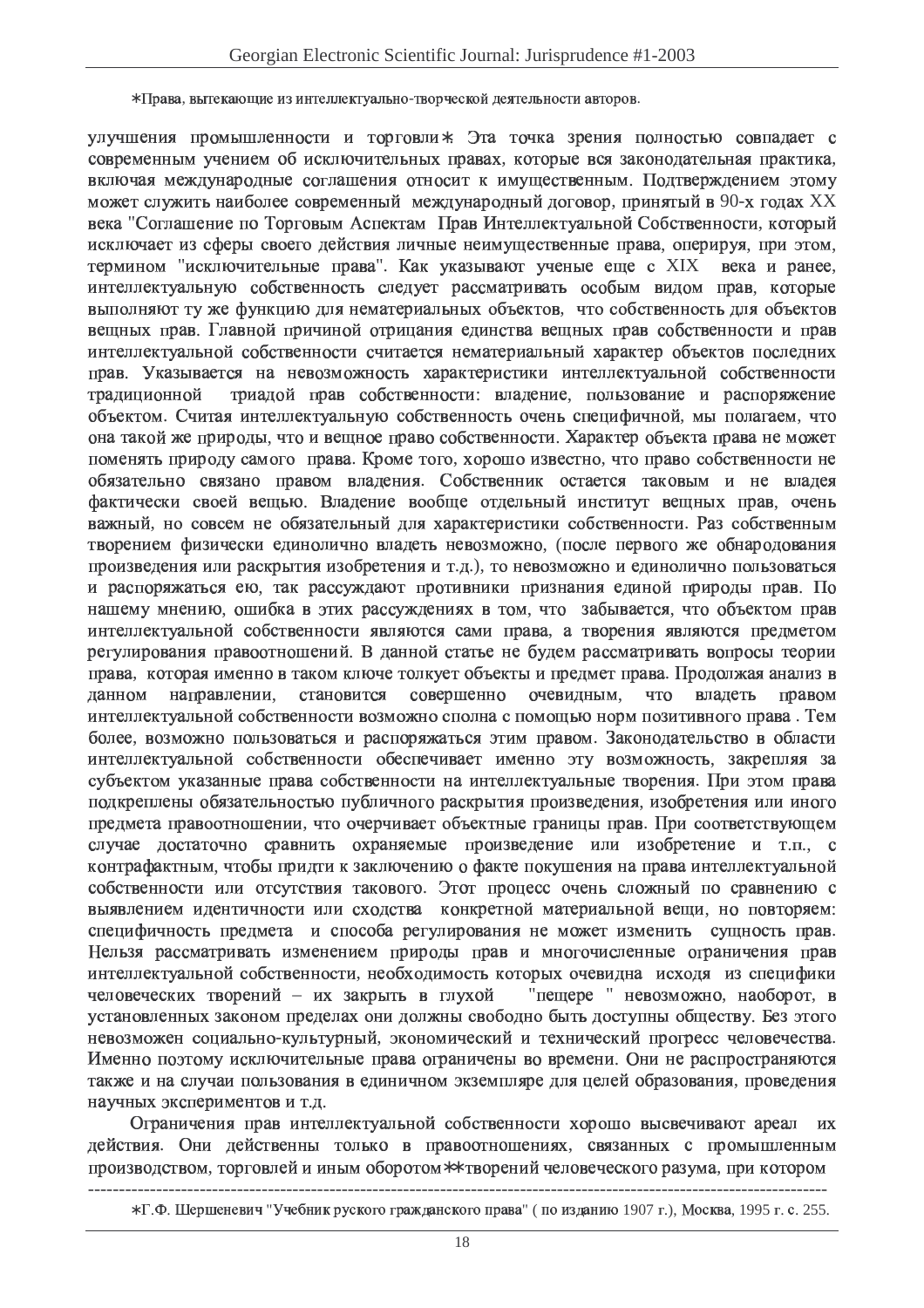## $**$  например, аренла

происходит получение дохода. Такова доктрина всеобще принятого законодательного регулирования интеллектуальной собственности. Подтверждением этого являются нормы Бернской конвенции в отношений произведениий, которые обязывают страны охранять авторские права в любых правоотношениях, связанных с коммерческим использованием их и, наоборот, позволяют накладывать ограничения с целью свободного распространения информации, образования, удовлетворения научных интересов и др. В обычных бытовых правоотношениях исключительные права не действуют, например, если лицо закономерно владеет экземпляром произведения, то невозможно запретить ему одолжить его другу для чтения или подарить. Но, непозволительно превратить произведение источником дохода, путем его размножения и продажи или организации возмездного проката. На коммерческий характер исключительных прав указывает история их развития. На заре их зарождения соответствующему лицу предоставлялась привилегия на монополию, т.е. на возможность единоличного господства над объектами творчества в сфере экономического оборота. Никому не приходило в голову просить аналогичные права для реализации в простом обиходе.

Аналогично развивались исключительные права. связанные с техническими достижениями. Неудивительно, что главную международную конвенцию по охране изобретений и др. объектов технического творчества назвали конвенцией по охране "промышленной собственности", которуя расспространяется на промышленное производство и коммерцию в любой области деятельности человека.

Думается, высказано достаточно оснований, чтобы утверждать, что интеллектуальная собственность - это права экономического характера (как и вещная собственность), их действие ограничено правоотношениями промышленного, торгового и иного коммерческого характера. Они в отличие от вещных прав собственности носят дуалистический характер представляют собой комплекс личных неимущественных и имущественных прав в отношении объектов интеллектуально-творческого характера. В отношении иных объектов, способствующих успешной коммерции (мы в это понятие включаем и промышленное производство) личные неимущественные права не возникают.

Задача права интеллектуальной собственности заключается в регулировании возникающих правоотношений во время экономического (коммерческого) оборота предмета исключительных прав. Не менее важная задача ее заключается в регулировании личных неимущественных прав создателей творений.

Именно необходимость комплексного регулирования разных по сфере действия интеллектуальных прав приводит  $\mathbf{K}$ неудовлетворительной оценке термина "интеллектуальная собственность" с юридической точки зрения. Эта оценка широко известна и приведение ссылок на имена ученых считаем излишним.

Мы тоже разделяем эту точку зрения и поддерживаем мнение, что с научной стороны термин имеет право на существование - все права, связанные с интеллектуальнотворческими объектами являются одной природы - они результат интеллектуального творчества.

С юридической же стороны мы отвергаем этот термин и предлагаем заменить более точно определяющим его правовое содержание термином - "интеллектуально-творческие и смежные коммерческие права" или "Авторские и смежные коммерческие права".

Соотстветсвенно, термин "право интеллектуальной собственности" можно заменить на "Право об интеллектуально-творческих и смежных коммерческих правах", или "Право об авторских и смежных коммерческих правах".

Думается, такое решение вопроса позволит одновременно регулировать личные неимущественные и имущественные правоотношения с выделением для них должного места в системе подотрасли гражданского права с предлагаемым названием и устранить смущение, вызываемое содержанием слова "собственность" в ныне существующем законодательном названии и несоответствием ему личных неимущественных прав.